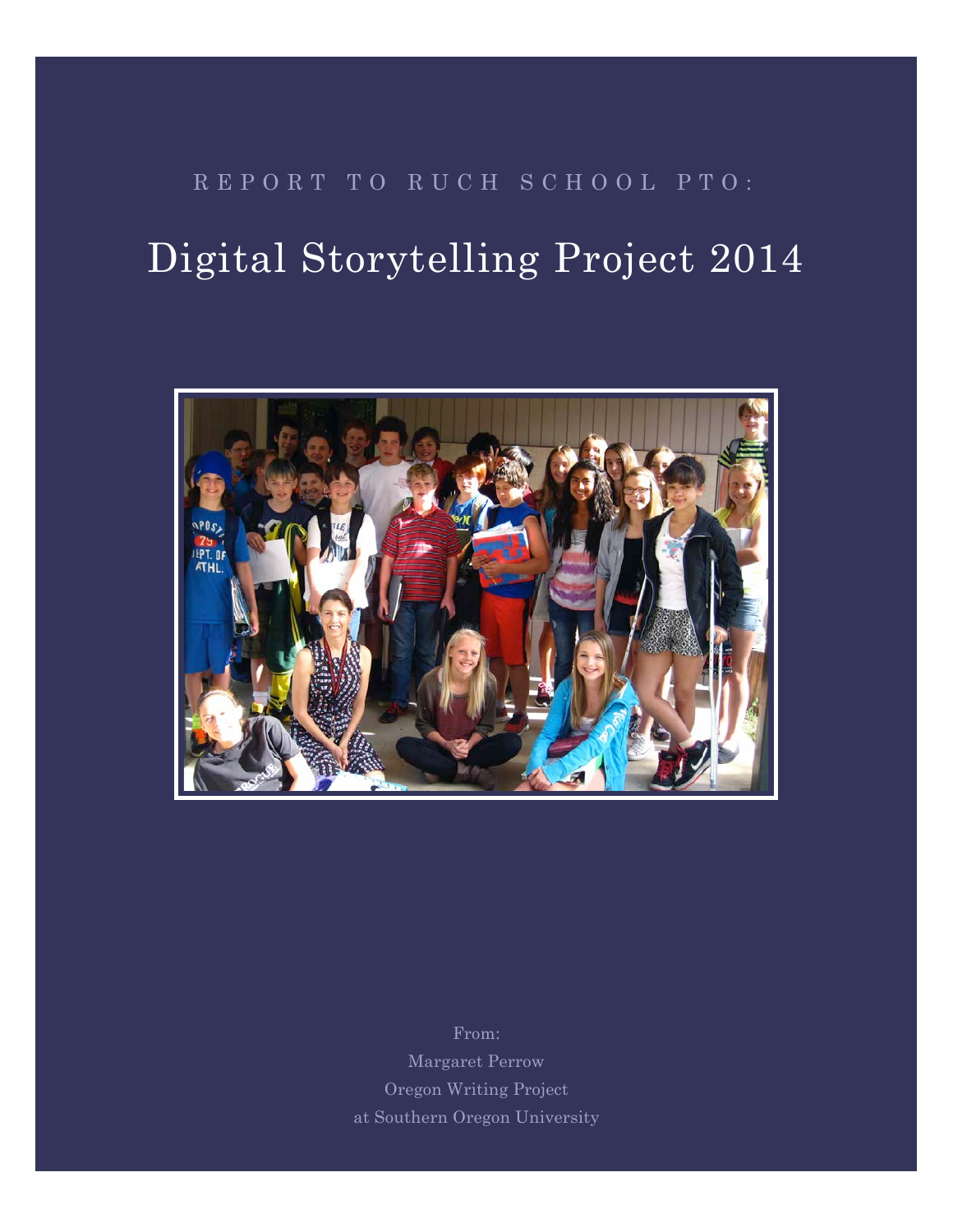| Background and objectives 1                   |
|-----------------------------------------------|
|                                               |
|                                               |
|                                               |
| Student engagement 2                          |
| Confidence in writing 2                       |
| Writing process 2                             |
| Expression through visual art 2               |
| Strategic use of digital media 2              |
| Use of technology to publish 2                |
| Sharing of videos3                            |
| School/community connections 3                |
| Classroom teacher's learning 3                |
| Interns' development as teachers. 3           |
| Interns' learning (digital media) 4           |
| Discussion: Looking forward4                  |
|                                               |
| Appendix 1: Digital media skills (students) 5 |
| Appendix 2: Digital media skills (interns) 6  |
| Appendix 3: Poster created for SOAR 7         |

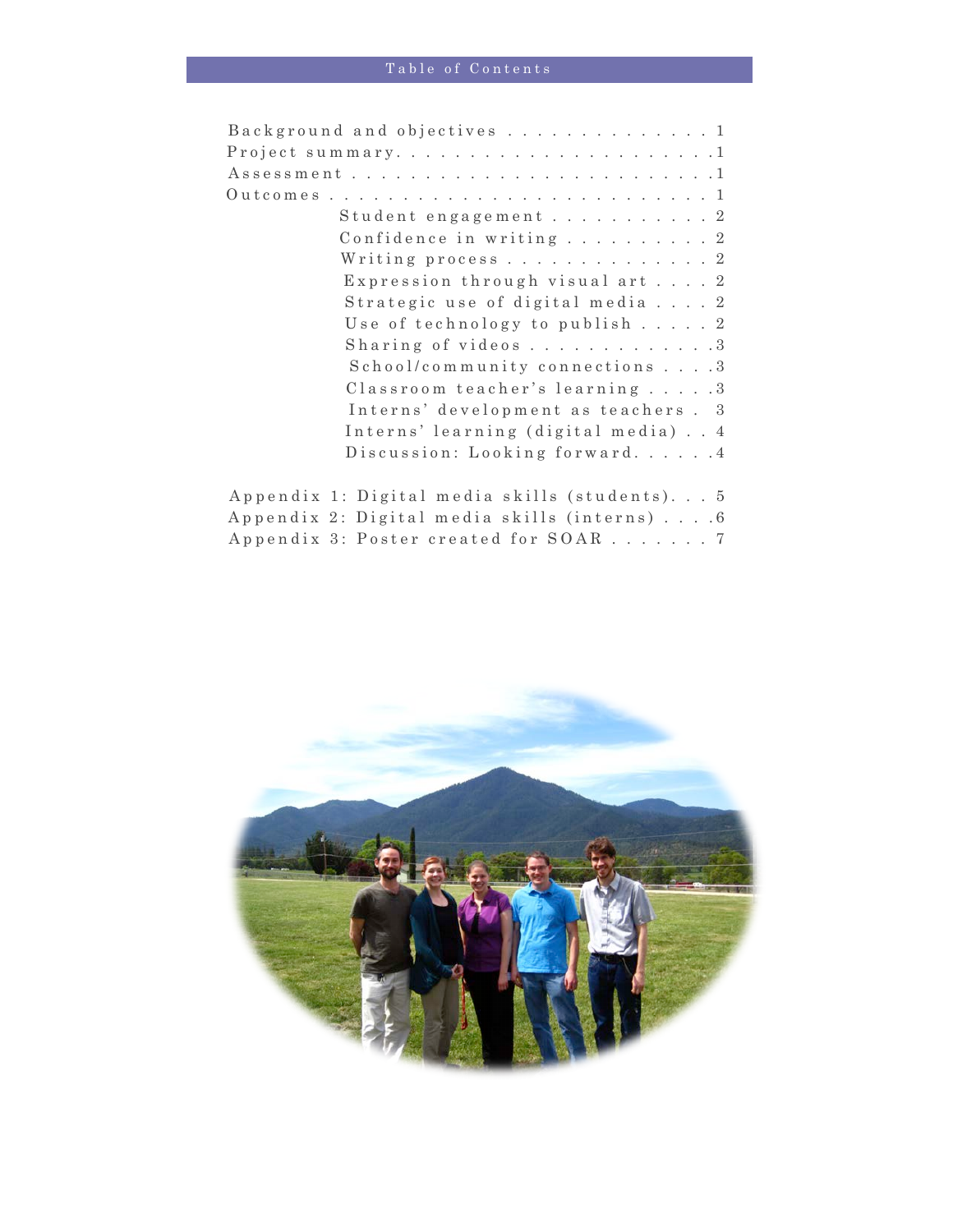## **Report to Ruch PTO Ruch School Digital Storytelling class (Spring 2014)**

#### **BACKGROUND AND OBIECTIVES**

The Digital Storytelling project, sponsored by the Oregon Writing Project at Southern Oregon University, merged technology and writing skills in alignment with Common Core State Standards. The project had three main objectives:

- 1. Offer the seventh grade students at Ruch K-8 Community School an engaging supplement to their classroom curriculum.
- 2. Strengthen school-community connections.
- 3. Improve the ability of the regular classroom teacher, as well as four pre-service teachers from Southern Oregon University, to teach literacy using digital technology.

The curriculum was directly tied to the following Common Core standards in English language arts:

- W.3 (write narratives)
- W.5 (develop and strengthen writing by planning, revising, editing, rewriting...)
- W.6 (use technology to produce and publish writing)
- SL.5 (strategic use of digital media to communicate information).

Funding from the Ruch School PTO in the amount of \$5393 covered the costs of instruction and materials for all the students in Mrs. McDonald's  $7<sup>th</sup>$  grade language arts class in spring 2014.

#### **PROJECT SUMMARY**

Lead teacher and digital engineer Abram Katz, assisted by four SOU interns, initially spent time creating an environment where students could feel comfortable sharing personal stories. Students were encouraged to create an "artist name" to feel more comfortable in the creative process. The theme of the unit was *change*: students analyzed a change that had occurred at some point in their own lives.

Students spent two class sessions writing and developing their personal stories. Mini-lessons helped students incorporate metaphors, descriptive details, and dialogue into their stories. The lead teacher and four SOU interns gave students constructive feedback and offered writing strategies to help students transform their thoughts and emotions into writing.

Each student created a short movie to accompany his/her story using Windows Movie Maker. Visual images included student-created, digitized art as well as other images. With professional assistance, students recorded their voice-overs, added music, and then edited their short films.

Students shared their completed digital stories with the school and the community at the Art and Curriculum Fair on May 29, 2014 at Ruch School. A table was set up near the entrance to the curriculum display, where families and community members could view and listen to the stories.

#### **ASSESSMENT**

Students completed pre- and post- questionnaires about their confidence with writing, confidence with visual art, and skills/confidence in their use of digital media technology. Students explained how the use of digital technology contributed to their story, or their storytelling process. In addition, students wrote an "acceptance speech" in which they imagined their digital story had just won an award; these written documents were analyzed to better understand students' experiences with the project.

The SOU interns (pre-service teachers) self-assessed their ability to teach writing using digital media before and after the project, in written reflections. The classroom teacher, who was present during all of the class sessions, documented what she saw as the "highlights" of the project, and how she sees it carrying over into students' work in other classes/subjects.

#### **EFFECTIVENESS OF THE PROJECT**

Of the 32 students who began the project, 29 (91%) successfully completed the entire project, including writing multiple drafts of their story, creating or selecting appropriate images, and creating digital movies that included audio and visual components. The project met all three of its primary objectives: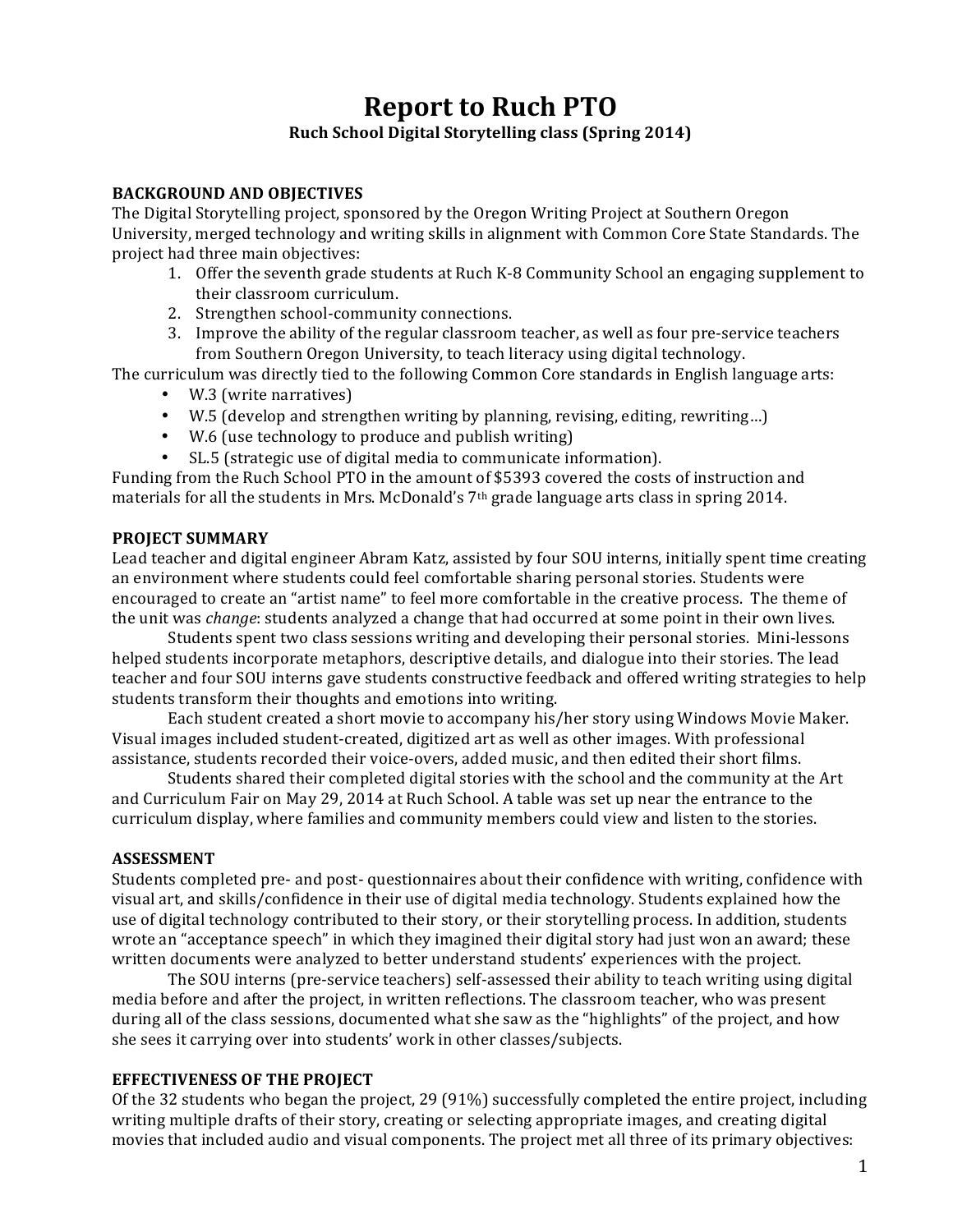#### **Objective #1. Provide an engaging supplement to classroom curriculum, with a clear focus on CCSS standards W.3, W.5, W.6 and SL.5.**

**Student engagement.** Students' written comments showed a high level of engagement with the digital storytelling process; comments like the following appear on 83% of the post-project surveys.

"Being able to use our voices behind our own pictures and telling our stories gave us a chance to really express ourselves."

"It was different because we used our voice instead of just writing."

"Technology can explain your story better."

"I learned I am sort of good at using technology and I am an OK story writer."

"I LOVED IT!"

"I am able to make movies now."

"People got to really feel what we feel in our voice."

"Technology made my story 'alive'!"

"Technology added more excitement... I learned I could tell people my personal feelings."

"You can make your own movie!"

"The interns helped me stay focused when I was off task."

"Right when I met Mr. Katz and the interns I knew it was going to be fun."

**Confidence in writing.** Although a large percentage of students (61%) reported no change in their confidence as writers, these were the students who said they were "confident" or "very confident" writers at the beginning of the project. More significant is the fact that while five students  $(15%)$ reported feeling "not at all confident" or "somewhat unconfident" at the outset, just one student  $\left[$  < 1%) reported still feeling that way after the project. Of the 29 students who successfully completed the project, 97% rated their confidence as writers 3 or higher (on a scale of 1-5) by the end of the project.

**Writing process (W.3).** 75% of the students (based on work collected over the course of the project and evaluated by the OWP director) used revision strategies to develop their writing, making two or three substantive revisions of their text on their way to a final draft. Students often revised in response to interns' comments on their drafts. One student expressed her growing trust in the writing process this way: "The hardest part was writing the story and what I was going to say, but when I finished it was a huge relief to finally know what I was going to say!" This is the voice of a writer coming to know what it means *to write*; it is an insight that will serve her well in any writing she tackles in the future.

**Confidence in expression through visual art.** A large percentage of students (72%) reported feeling "confident" or "very confident" in their ability to express themselves through visual art at the outset. However, all the five students  $(15%)$  who reported that they were "not at all confident"  $(1 \text{ on a 5-point})$ scale) with visual expression at the beginning gained enough confidence in this area to rate themselves "3" or higher (on a 5-point scale) by the end. The  $7<sup>th</sup>$  grade teacher noted that "having a few students use their original art" was a highlight of the project, and several students commented that the ability to incorporate their own art with their writing was a highlight for them personally.

**Strategic use of digital media (SL.5).** 100% of the students who completed the project were able to locate (or create) and incorporate relevant digital content into their presentation. Several students commented in post-project reflections that their "favorite part about this class was searching for pictures and music" to help tell their story. Like the ability to incorporate their own art, the strategic use of digital media (both audio and visual) made the writing process engaging for students in a way that many had not experienced before (see "Use of technology" below).

**Use of technology to publish writing (W.6).** All students who completed the project showed progress in this standard, as assessed by lead teacher and digital engineer Abram Katz; all were able to produce an audio recording (with professional assistance) and combine audio with video to create a digital story. Most students' reported having very little prior experience using digital technology for a creative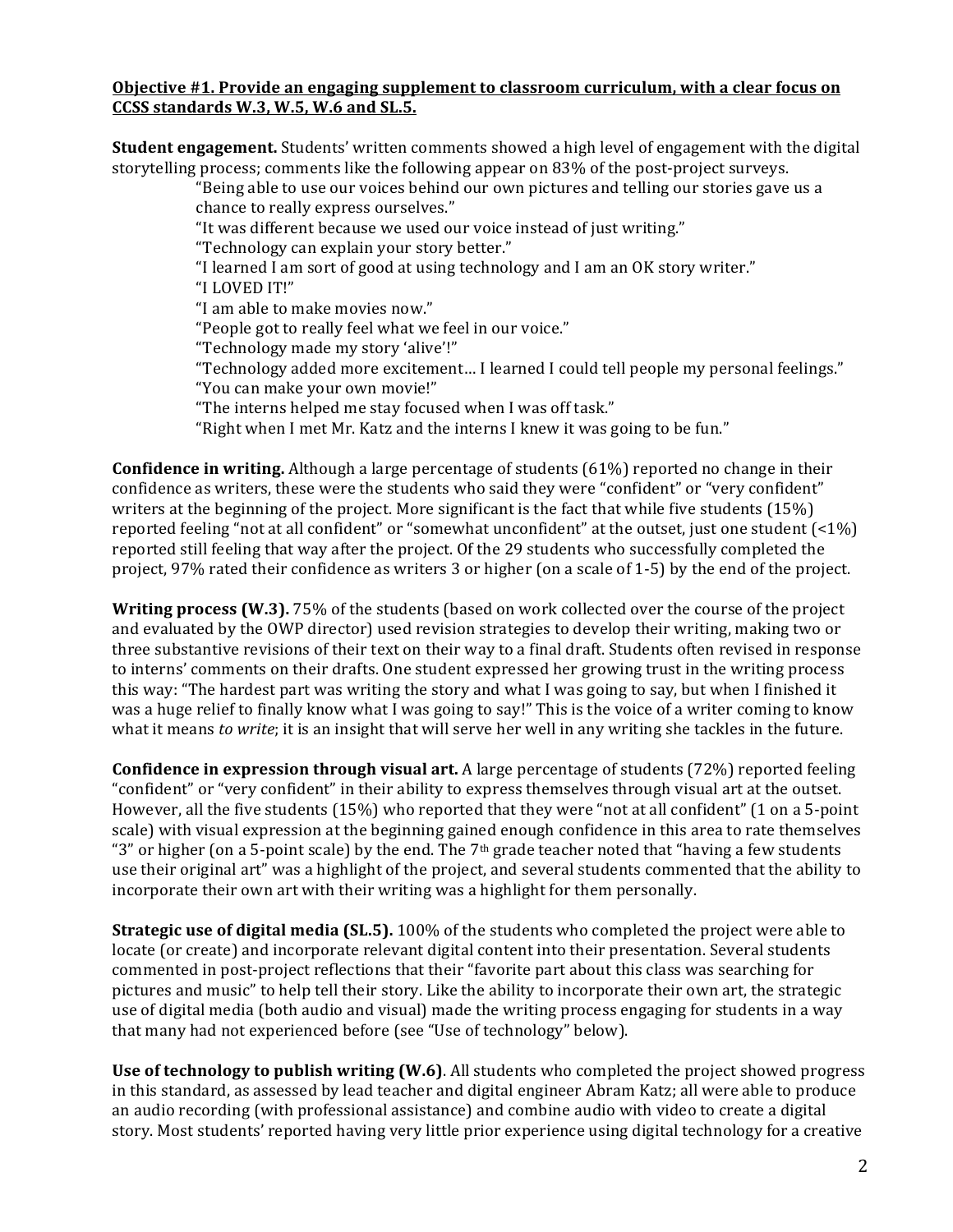project; 41% said they had never used digital technology to do a creative project before. Another 47% reported using PowerPoint or word processing software to create a presentation or type an essay. Only 12% said they had previously used digital technology for a creative project (these students cited graphic art, a video, an online scrapbook, or a game). By the end of the project, 90% reported feeling "confident" or "very confident" (4 or 5 on a 5-point scale) with the technology they had used in this project. Several wrote comments such as: "The most important thing I learned was the technology." The  $7<sup>th</sup>$  grade teacher observed that the project "integrated technology in a way that [will have] carry-over for all their subjects," and will help their "presentations move beyond PowerPoint." (See Appendix 1 for the specific skills students needed learn in order to complete this project.)

**Sharing of videos (W.5).** The classroom teacher noted that students' sharing their movies with each other (in class and at the art & curriculum fair) was an important part of the process, building students' confidence in their skills (see "Discussion" below.)

#### **Objective #2. Strengthen school-community connections.**

By bringing together the school, the Oregon Writing Project at Southern Oregon University, a local digital arts professional, the SOU interns, and the  $7<sup>th</sup>$  grade students, this project provides a model of a community-school partnership that strengthens school-community relationships in multiple ways.

Twenty nine digital stories were showcased at the Ruch School Art & Curriculum Fair on May 29, 2014. Lead teacher and digital engineer Abram Katz reviewed each project and compiled an archive of the digital stories that was available for families and community members to peruse.

School-community connections were also enhanced by relationships between classroom teacher, visiting teachers (digital engineer and SOU student interns), and 7<sup>th</sup> grade students. The classroom teacher reported that hosting the SOU interns was "a highlight" of her year, and that the interns were "a key element of the process." Students wrote appreciative comments about the interns, (e.g., "None of this would have happened if it wasn't for Mr. Katz, Rachel, Jake, David, and Kendra!").

The SOU interns (preservice teachers) gained hands-on experience in a local school, and benefited from seeing the routines and practices of an experienced classroom teacher as well as getting a chance to design and teach whole-class and small-group lessons themselves. Excited about their experience at Ruch School, the interns created a poster presentation for Southern Oregon University's Art & Research conference (SOAR) in spring 2014. The poster (see Appendix 3) has been on display at various school functions, helping build awareness of just one of the innovative projects taking place at Ruch School. The students' presentation generated excitement and interest among other SOU students and faculty, who have asked to be involved if this project is repeated in the future.

#### **Objective #3. Improve ability of classroom teacher, and SOU pre-service teachers, to teach literacy using digital technology.**

**Classroom teacher's learning.** The 7<sup>th</sup> grade teacher participated in the entire process and was able to use the students' finished products for one of her required spring 2014 work sample scores; this was possible partly because the project was aligned with Common Core Standards. The teacher is currently looking forward to integrating the project into her curriculum next year, and has begun thinking about possible ways to focus the project on a particular unit of study, such as World History, Sustainability, or Physical Science. The school will be receiving a set of Chromebooks for student use next year, and the teacher is looking into their potential as a platform for the project.

**Interns' development as teachers.** The four SOU interns (education and English education majors) all reported significant learning from their participation in this project. Specifically, they reported growth in classroom management, responding constructively to student writing in support of revision, community-building in the classroom, organizing exhibitions of student work, and learning "how to engage children to write meaningfully about their lives, personal hopes, and visions for the world."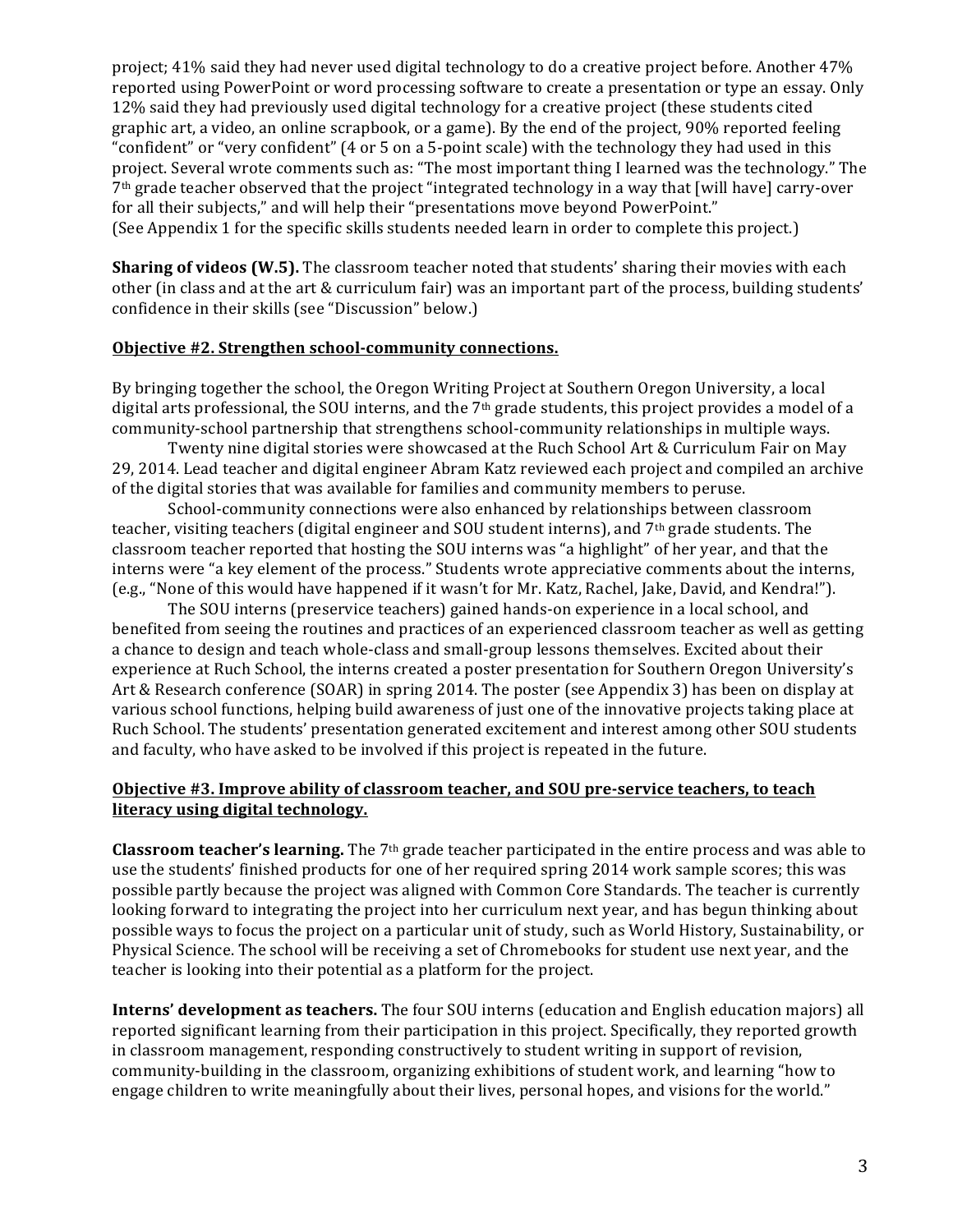**Interns' learning about digital media.** The four interns all reported that the experience helped them, as one put it, "learn how to work with digital media to help students better communicate with peers and teachers." The interns reported that the "process of learning to use audio recording devices to match spoken words and images" was an important skill they needed to master in order to help the students create their digital stories. (See Appendix 2 for other specific skills interns learned.)

#### **OTHER OUTCOMES & FINDINGS**

Beyond meeting the three main objectives, this project led to several additional important findings. Perhaps most noticeable was the social and emotional learning that took place for the  $7<sup>th</sup>$  grade students. Asked to comment on their experience, more than 20% of the students specifically mentioned the impact of the project's social/emotional dimension, in observations such as:

- "This was a great experience for me because it helped me open up and be more honest about my true feelings... Coming from a shy person, I can say that it really does help."
- "I liked that a lot of people were shy about sharing their story, and when their story was presented it was amazing! I also liked that the stories were so deep and meaningful."
- "I think that the hardest part was sharing my story with the class because I am really super shy! Some advice I would give to future students is do not give up on what you are making because it might impact someone else."
- "My favorite part through this whole experience was finishing the movie and watching everyone else's and learning more about them than I already did."
- "My favorite part was being able to give appreciation to my sisters for being there for me when I needed them."
- "I liked listening to other people's stories and experiences."

This is a significant project outcome, because when positive social/emotional experiences are part of learning, students are more invested in developing the skills necessary to accomplish a task.

A second issue that emerged during the project was potential of the digital storytelling process for helping students develop *voice* in their writing. A challenging concept, *voice* is often what 'makes' a writer/piece of writing. The investment of the writer in the topic, his/her connection with the audience, and his/her rhetorical choices (vocabulary, sentence structure, etc.) are all part of this elusive but critical aspect of writing. Digital storytelling lends itself well to helping students become more conscious of these choices, as they ultimately read their writing out loud as their voice-over. Because the final product is heard as well as seen by an audience of peers, family and community, students' investment in their written *voice* was heightened.

The classroom teacher found that "hearing students' own voices" read their writing, "with all the self-consciousness and vulnerability" was a highlight for her, as well. In other words, her engagement with, and understanding of, her students was enhanced by focusing on their *voice* in a different way. On the other hand, a few students disliked the experience of recording their own voice (e.g., "I have always hated the way my voice sounds when it is recorded"). Future projects might make the connection between *voice* and rhetorical choice more explicit to students, and need to take into account some students' initial reluctance to record their own voices.

Finally, as the project neared completion it became clear that eight weeks would have been preferable to six; some students needed more time, especially students who were challenged by writing or technology. This would allow for additional differentiation during instruction, and students who mastered the basics would have a chance to "do more 'glitzy' stuff" with the technology, according to lead teacher and engineer Abram Katz.

Students and families alike appreciated the PTO funding that allowed them to participate in this project. As one wrote in a final reflection, "Special thanks to the PTO and Ruch School for letting us do this. All of you should try this sometime. It was fun and a great learning process. Thank you!"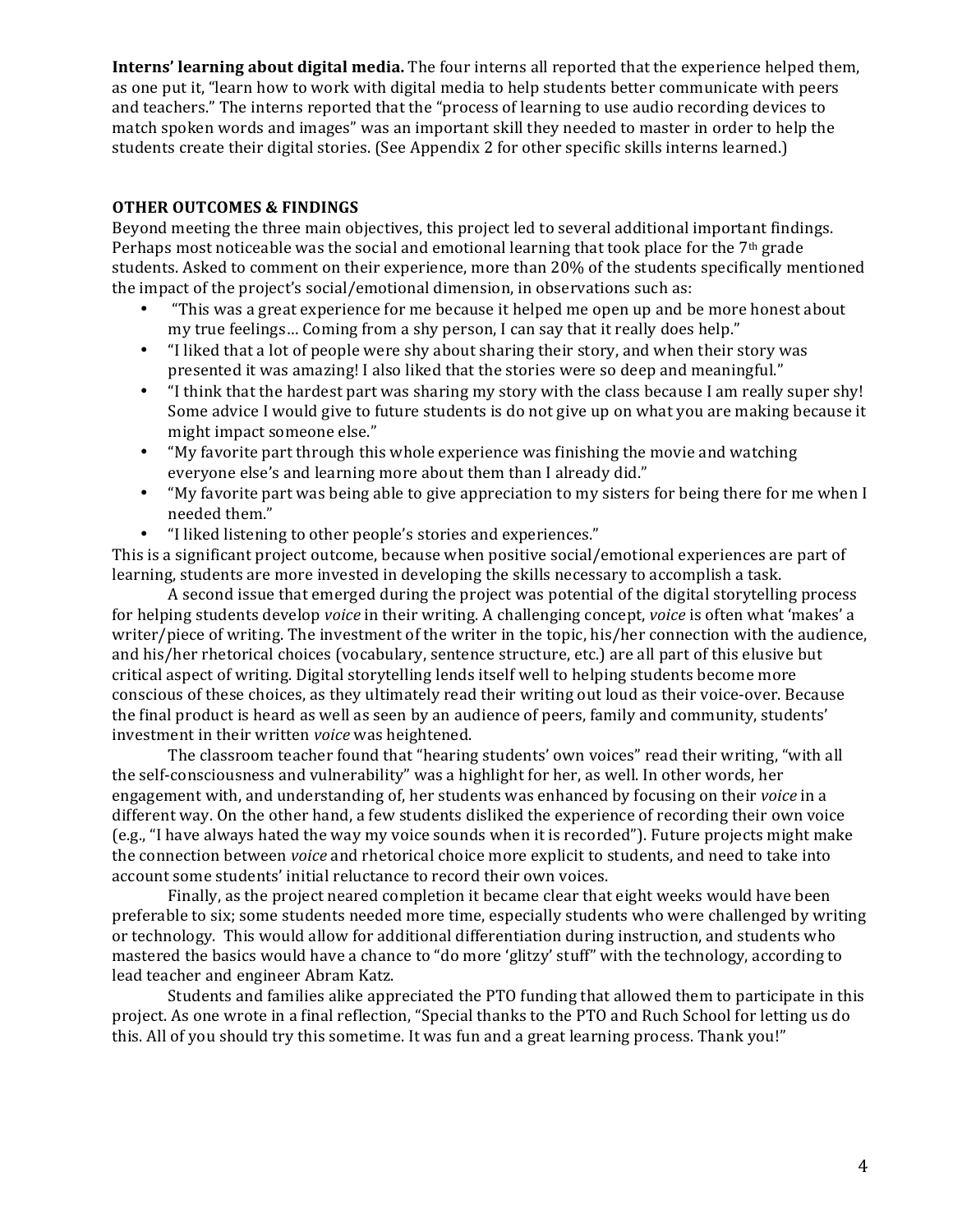### **APPENDIX 1**

Digital media skills students learned in order to successfully complete the project included:

- o Audio voiceover (VO) recording
	- Reading: delivery, projection, emotion
	- Positioning: distance, angle of incidence
	- Awareness: body posture, breathing technique
- $\circ$  Importing VO into movie project
	- Operation and navigation within computer's operating system
- o Positioning of VO on timeline
	- Linear time alignment
- o Asset Management
	- Gathering assets for movie
	- <sup>■</sup> Subfolders organizing image files, audio files, etc.
- $\circ$  Syncing visual imagery to VO
	- Creative decision making
	- Technical accuracy within Movie Software
- $\circ$  Movie transitions and effects
- $\circ$  Movie titles and credits
- $\circ$  Finalization of media
	- Compression ratios, codecs
	- Source quality rule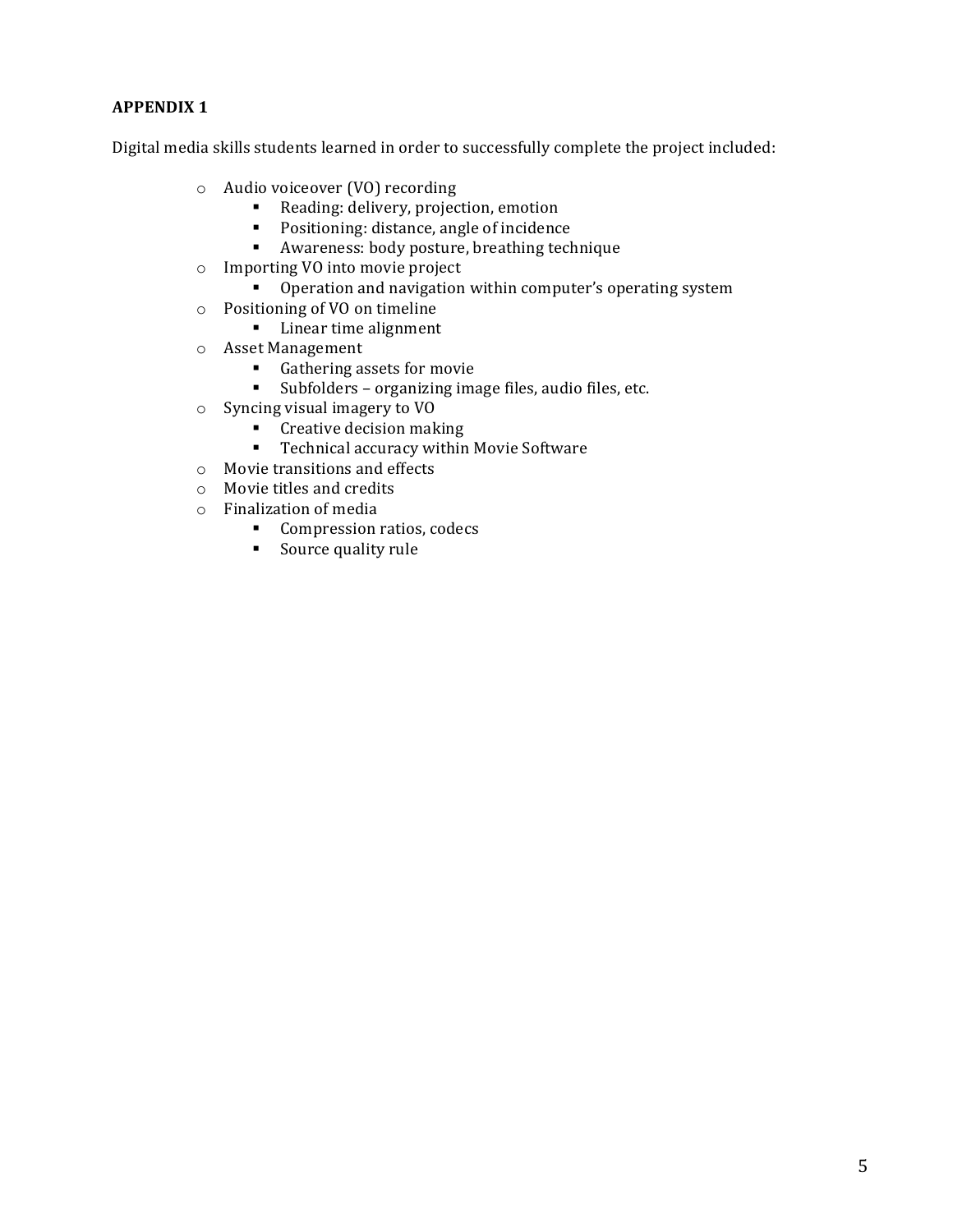#### **APPENDIX 2**

Skills interns learned in order to help students complete the project included:

- 1. Audio:
	- a. Recording, editing and normalization
	- b. Sample rate and bit depth accuracy
	- c. Importing/exporting
	- d. Mic placement
	- e. Room acoustics
- 2. Video:
	- a. Same as "Students." (see Appendix 1)
- 3. Synthesis:
	- a. Multi-media (A/V) digital story "putting it all together" personal narrative > VO audio recording > video software > final product.
- 4. Multiple platforms (Mac/ PC)